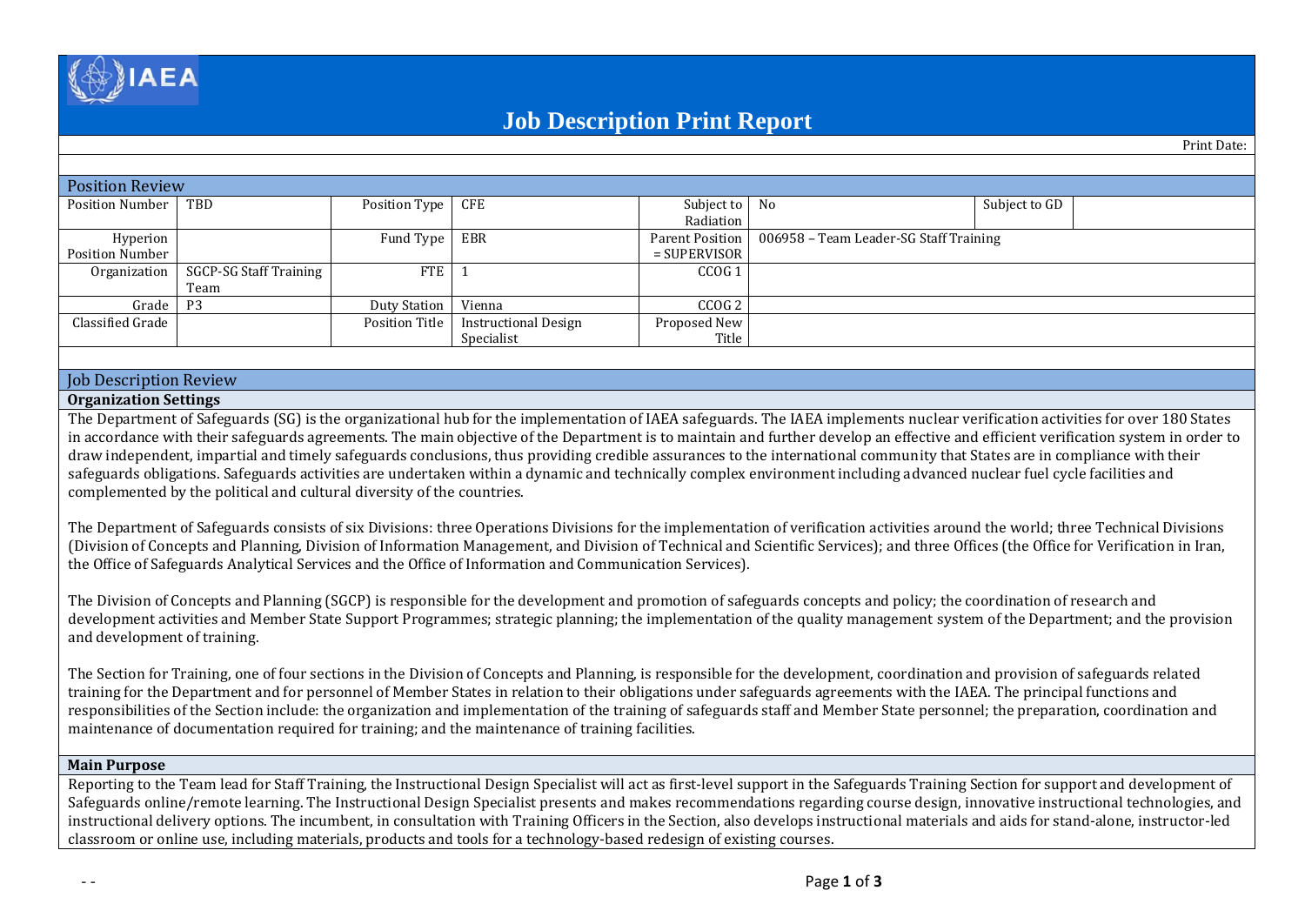### **Role**

The Instructional Design Specialist is: 1) a technical expert in instructional design, 2) a trainer employing the Systematic Approach to Training to identify training needs of the Department of Safeguards and States implementing safeguards, and develop and implement courses, curricula, and learning paths to meet those needs, 3) an expert on web-based instructional approaches, tools, and design software.

## **Partnership**

The Instructional Design Specialist liaises regularly with Safeguards Training Officers, Directors and relevant Safeguards technical staff and committee members to stay apprised of developments in the Department and the associated training needs. He/she guides Training Assistants on the use of online/remote learning with regard to course logistics and delivery. He/she liaises regularly with IAEA Learning Focal Points to ensure a coordinated approach to instructional design, exchange best practices, and implement them in the Section.

# **Functions / Key results Expected**

- Provide technical advice to training officers on curricula and instructional methods, and keep apprised of Departmental policies to help ensure they are reflected in training materials and courses.
- Develop instructional methods for safeguards training courses, including e-learning, online and in-person courses.
- Create technology-based learning materials to be hosted on the Agency Learning Management System (LMS).
- Assess training needs of staff through reviews of staff requests for training, discussions with relevant Divisions and evaluation questionnaires.
- Develop instructional materials and modify teaching methods or materials to accommodate participant needs.
- Evaluate effectiveness of training and educational courses, outreach and other activities.
- Provide training on the functions and use of innovative instructional technologies and equipment or tools for the delivery of online or e-learning courses.
- Keep apprised of innovations in instructional design and provide training to staff involved in e-Learning activities on the functions and use of innovative instructional technologies, equipment, and tools for the delivery of online or e-learning courses and activities. This includes training on graphic design, formatting, content packaging, compilation and uploading of e-learning content in line with established Agency standards, as well as learning strategies, common educational policies and courseware standards.

#### **Generic JD Remarks**

# Competencies **Core Competencies** Competency Occupational Role Definition Communication **Individual Contributor** Communicates orally and in writing in a clear, concise and impartial manner. Takes time to listen to and understand the perspectives of others and proposes solutions. Achieving Results **Individual Contributor** Takes initiative in defining realistic outputs and clarifying roles, responsibilities and expected results in the context of the Department/Division's programme. Evaluates his/her results realistically, drawing conclusions from lessons learned. Teamwork Individual Contributor Actively contributes to achieving team results. Supports team decisions. Planning and Organizing Individual Contributor Plans and organizes his/her own work in support of achieving the team or Section's priorities. Takes into

|                                  |                   | account potential changes and proposes contingency plans.                                                 |  |  |  |  |  |
|----------------------------------|-------------------|-----------------------------------------------------------------------------------------------------------|--|--|--|--|--|
|                                  |                   |                                                                                                           |  |  |  |  |  |
| <b>Functional Competencies</b>   |                   |                                                                                                           |  |  |  |  |  |
| Competency                       | Occupational Role | Definition                                                                                                |  |  |  |  |  |
| Client orientation               | Associate         | Establishes effective relationships with clients to understand and meet or exceed their needs. Finds ways |  |  |  |  |  |
|                                  |                   | to ensure client satisfaction.                                                                            |  |  |  |  |  |
| Commitment to continuous process | Associate         | Identifies opportunities for process, system and structural improvement as well as improving current      |  |  |  |  |  |